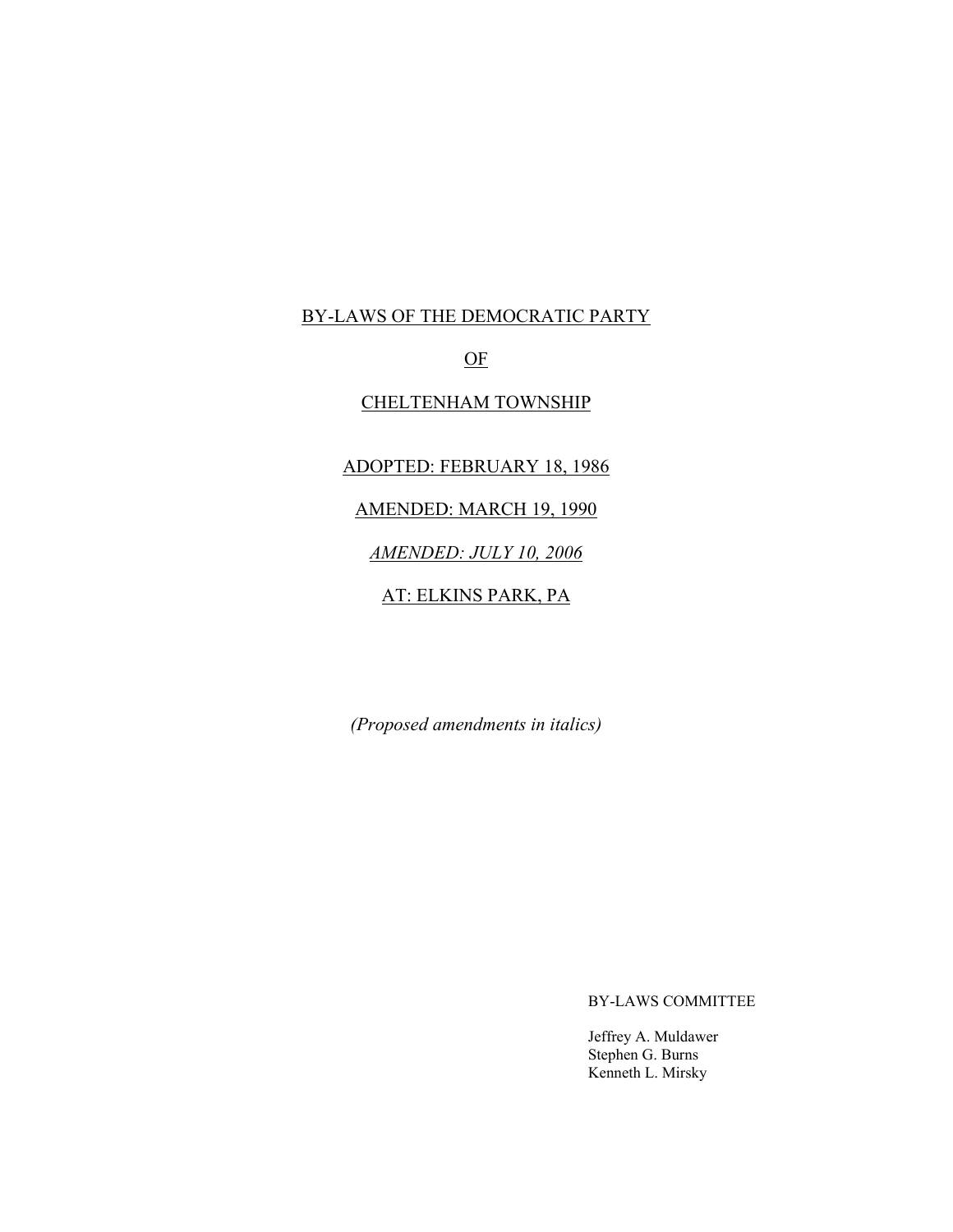# INDEX TO BY-LAWS OF THE DEMOCRATIC PARTY OF CHELTENHAM TOWNSHIP

# PREAMBLE

### ARTICLE I. CHELTENHAM TOWNSHIP COMMITTEE

- 1. Business and Authority
- 2. Membership
	- A. Voting
	- B. Ex-officio
- 3. Qualifications
- 4. Duties
- 5. Vacancies
- 6. Proxies

### ARTICLE II. OFFICERS AND COMMITTEES

- 7. Officers
- 8. Committees
- 9. Qualifications
- 10. Election of Officers
- 11. Wards and Ward Leaders
	- A. Wards
	- B. Time of election
	- C. Qualifications
	- D. Election
- 12. Line Representatives
	- A. Designation and Election
	- B. Qualifications
	- C. Procedure for Election
- 13. Terms of Office, Removal and Vacancies
	- A. Terms of Office
	- B. Removal from Office
	- C. Vacancies in Office
		- (1) Township Chair or Co-Chairpersons
		- (2) Other Township Officers and Line Representatives
		- (3) Ward Leaders
		- (4) Elective Offices township wide
		- (5) Elective Offices subdivision

### ARTICLE III. DUTIES AND SUCCESSION OF TOWNSHIP COMMITTEE OFFICERS AND STANDING COMMITTEES

- 14. Township Committee Chair or Co-chairpersons
- 15. 1<sup>st</sup> Vice-Chairperson
- 16. 2nd Vice-chairperson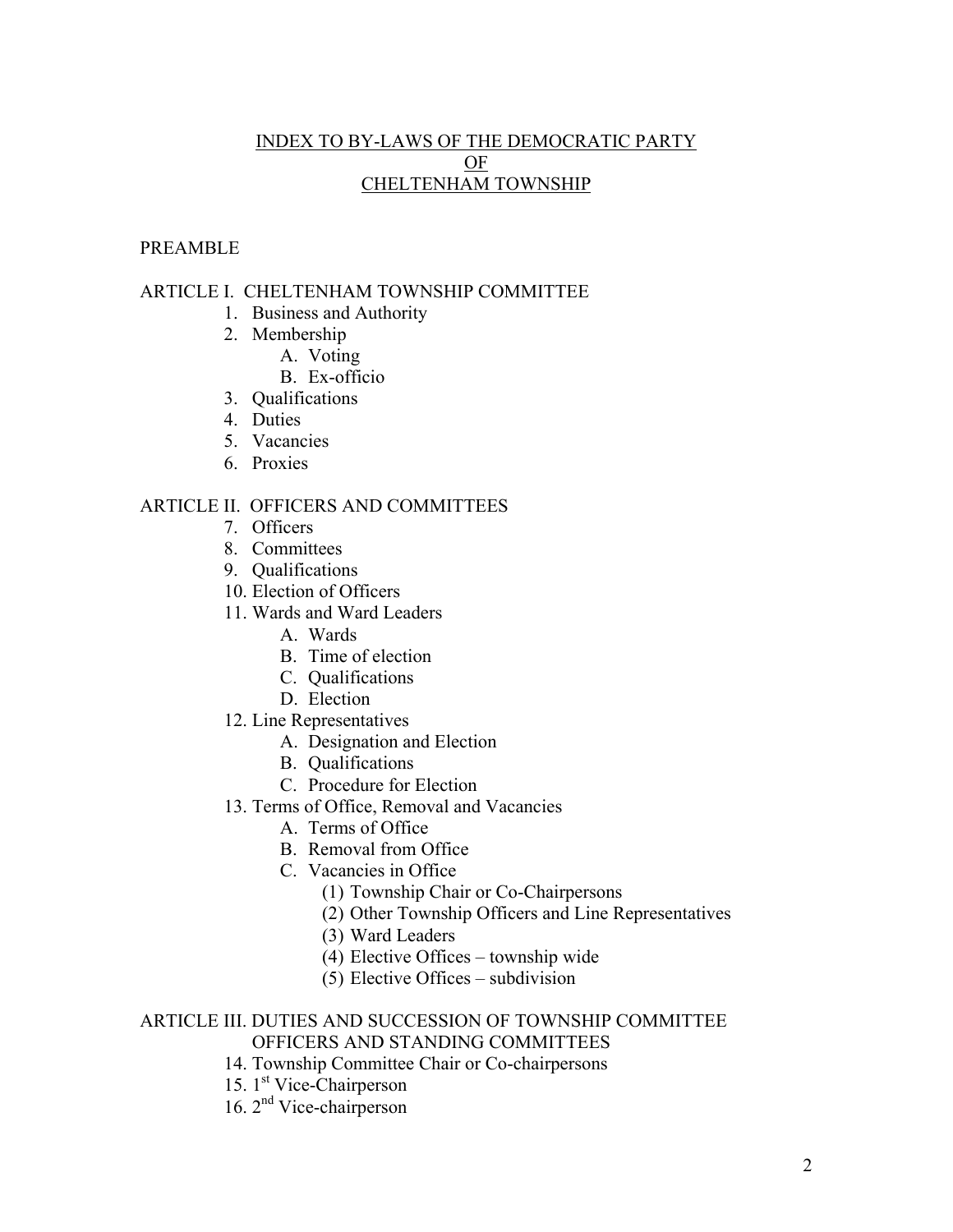- 17. Recording Secretary
- 18. Corresponding Secretary
- 19. Treasurer
- 20. Parliamentarian
- 21. Representative at Large
- 22. Order of Responsibility of Officers
- 23. Standing Committees *to be Authorized as Needed*
	- A. Finance Committee
	- B. Registration Committee
	- C. Social Committee
	- D. Young Democrats Committee
	- E. By-Laws Committee
	- *F. Ad Hoc Committees*
- 24. Succession

### ARTICLE IV. TOWNSHIP EXECUTIVE COMMITTEE

- 25. Composition
- 26. Proxies

## ARTICLE V. MEETINGS

- 27. Organization Meetings
- 28. Regular Meetings
- 29. Other Meetings
- 30. No Smoking
- 31. Notice of Meetings
	- A. Township Committee
	- B. Executive Committee
- 32. Quorum for Meetings

# ARTICLE VI. ENDORSEMENT OF CANDIDATES

33. Meetings for Endorsement of Candidates

# ARTICLE VII. RULES OF PROCEDURE

- 34. Parliamentary Procedure
- 35. Agenda for Meetings

### ARTICLE VIII. AMENDMENTS TO BY-LAWS 36. Procedure

### ARTICLE IX. MISCELLANEOUS

- 37. Construction and Severability
- 38. Effective Date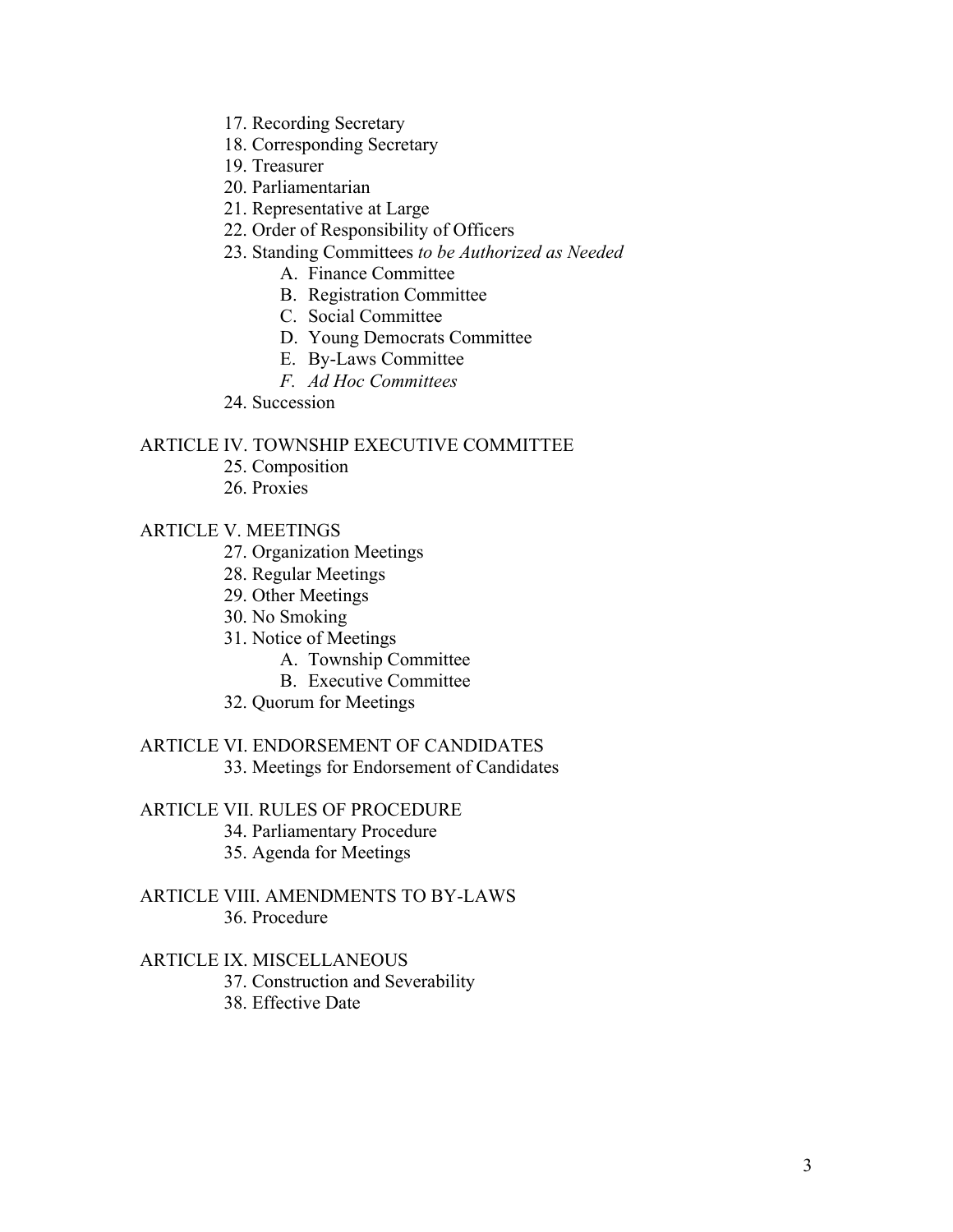#### PREAMBLE

WE, the Democratic voters of Cheltenham Township, one (1) of the official municipal subdivisions of the Montgomery County Democratic Committee, represented through lawfully elected County Committee Persons in regular assembly, grateful for the blessings of free and popular government, in order to establish and ensure orderly and regular procedures so that our party may best serve and most truly represent the people who elected them, do ordain and establish these By-Laws or Rules.

#### ARTICLE I. CHELTENHAM TOWNSHIP *DEMOCRATIC* COMMITTEE

1. Business and Authority: The business and government of the Democratic Party of Cheltenham Township shall be conducted by the Cheltenham Township Democratic Committee which, except as hereinafter provided, shall have and exercise full power and authority subject to the laws of the Commonwealth and Nation and the Rules of the Democratic Party of the Commonwealth of Pennsylvania and also those of the County of Montgomery and Area Nine of the Montgomery County Democratic Committee.

2. Membership:

A. Voting: Members of the Township Committee shall be the County Committee people residing in Cheltenham Township elected in the following manner, or as otherwise modified by law: At the Spring Primary Election in each year in which the governor is elected in a regularly scheduled election, two County Committee persons shall be elected by the qualified Democratic electors of each election district in the Township. They shall be elected to serve from the day following the date of election as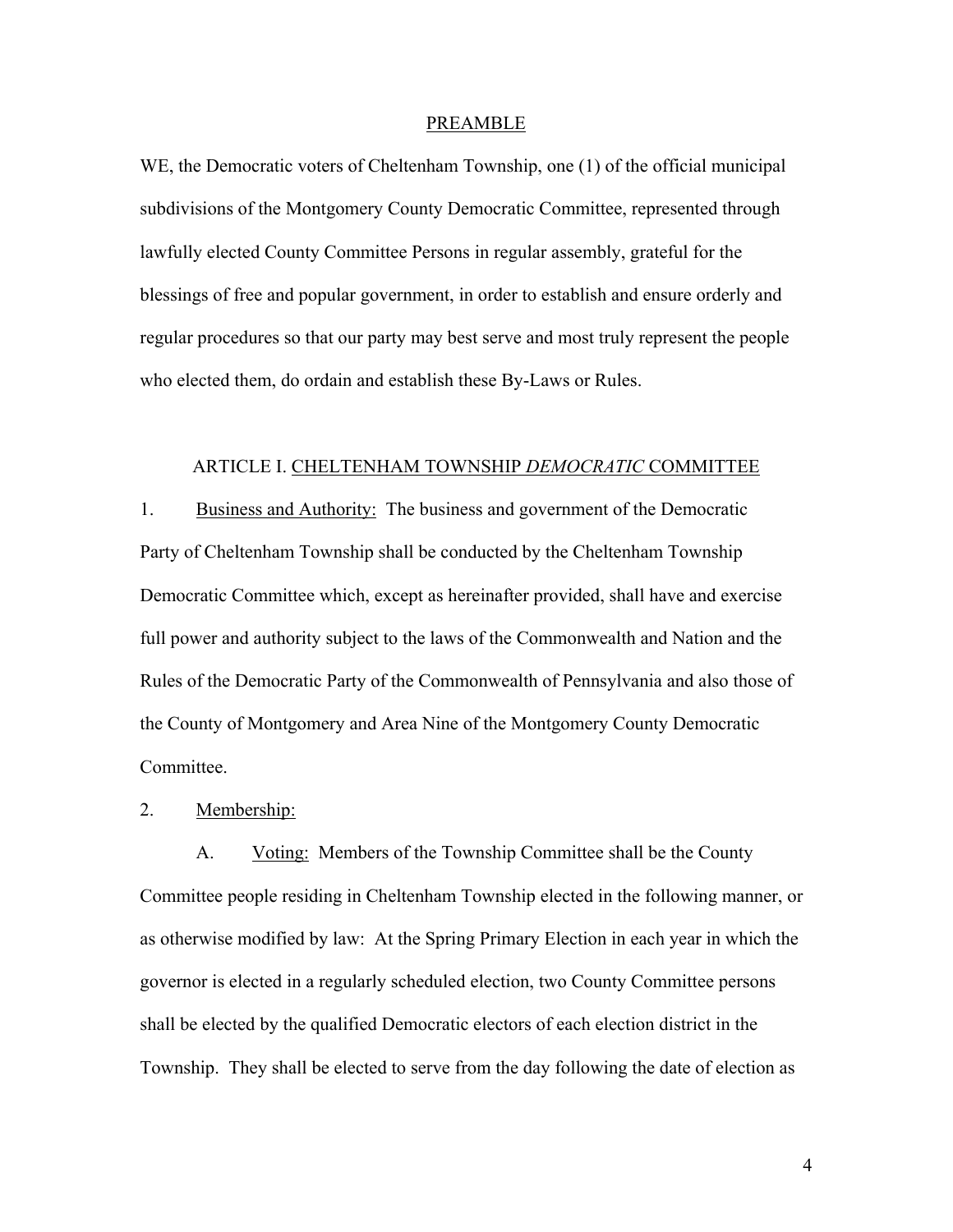certified by *the* Montgomery County Board of Elections until the day following the next Primary Election in an even-numbered year, or until their successors are duly elected and qualified.

B. Ex-officio: All registered Democrats holding elected office within the Commonwealth of Pennsylvania or within the Democratic Party, who shall reside in Cheltenham Township, as well as all officers of the Township Committee, Ward Leaders and Line Representatives selected as provided herein, shall be ex-officio members of the Township Committee, but shall be without power to vote unless otherwise qualified so to do.

3. Qualifications: Qualifications to serve as Committee members shall be as follows: The member shall be an enrolled Democratic elector in the voting district which he or she represents, and shall have actual *and physical residence and not merely legal* residence in said voting district.

4. Duties: Township Committee members shall participate in meetings of Area Nine of the Montgomery County Democratic Committee and in meetings of the Township Committee; shall attempt to increase the enrollment of Democratic electors in their voting districts to a maximum; shall see that at least one nomination petition is properly circulated and filed for each public office for which nominations are to be made at each Primary election in their respective voting districts; shall organize political activity in their respective voting districts thoroughly and effectively to the end of achieving a maximum Democratic vote at the polls and Democratic majorities in the elections; shall champion and work for Democratic principles and integrity within the Party and the administration of government; and shall do all things necessary and proper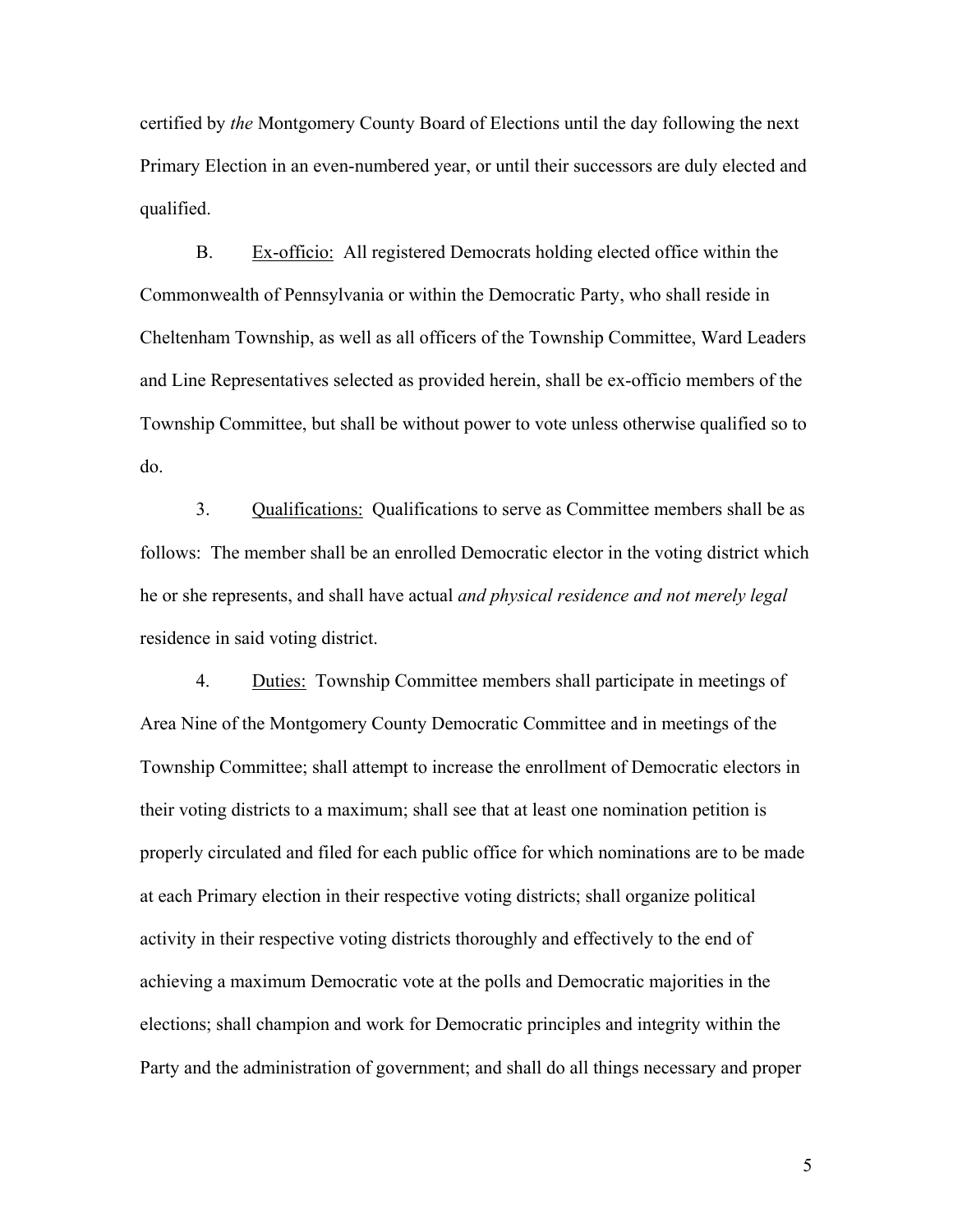to effectuate these rules and the rules of the National, State, County and Area *Nine* Committees.

5. Vacancies: In case a vacancy occurs on the County Committee for any committee Post within Cheltenham Township, the remaining Committee member in such voting district shall recommend to the leader of the ward in which such voting district is located, a person to fill said vacancy. The person so recommended shall be qualified within the meaning of paragraph 3 hereof. If both Committee posts in any voting district become vacant, the *Ward Leader of said district* shall recommend two persons, both of whom shall be otherwise qualified within the meaning of paragraph 3 hereof. The Ward Leader shall convey such recommendation to the Township Executive Committee, which must approve the recommendation by a majority vote. If not approved, other recommendations shall be submitted in the same manner until the Executive Committee shall vote its approval. Upon approval of the Executive Committee, such designated person(s) shall be recommended to the Area Chairperson as required by the by-laws of Area Nine of the Montgomery County Democratic Committee.

6. Proxies: Any member of the Township Committee entitled to vote may, by signed written proxy, appoint as a substitute at any designated meeting any qualified Democratic elector resident in the same voting district. Such qualified substitutes may attend the stated meeting or any adjourned session thereof and participate therein with power of vote on behalf of the absent member. If such substitute is otherwise qualified to vote, he or she shall be entitled to cast such proxy vote in addition to his or her own vote. Any substitute otherwise qualified to vote may not cast more than one vote in addition to his or her own vote.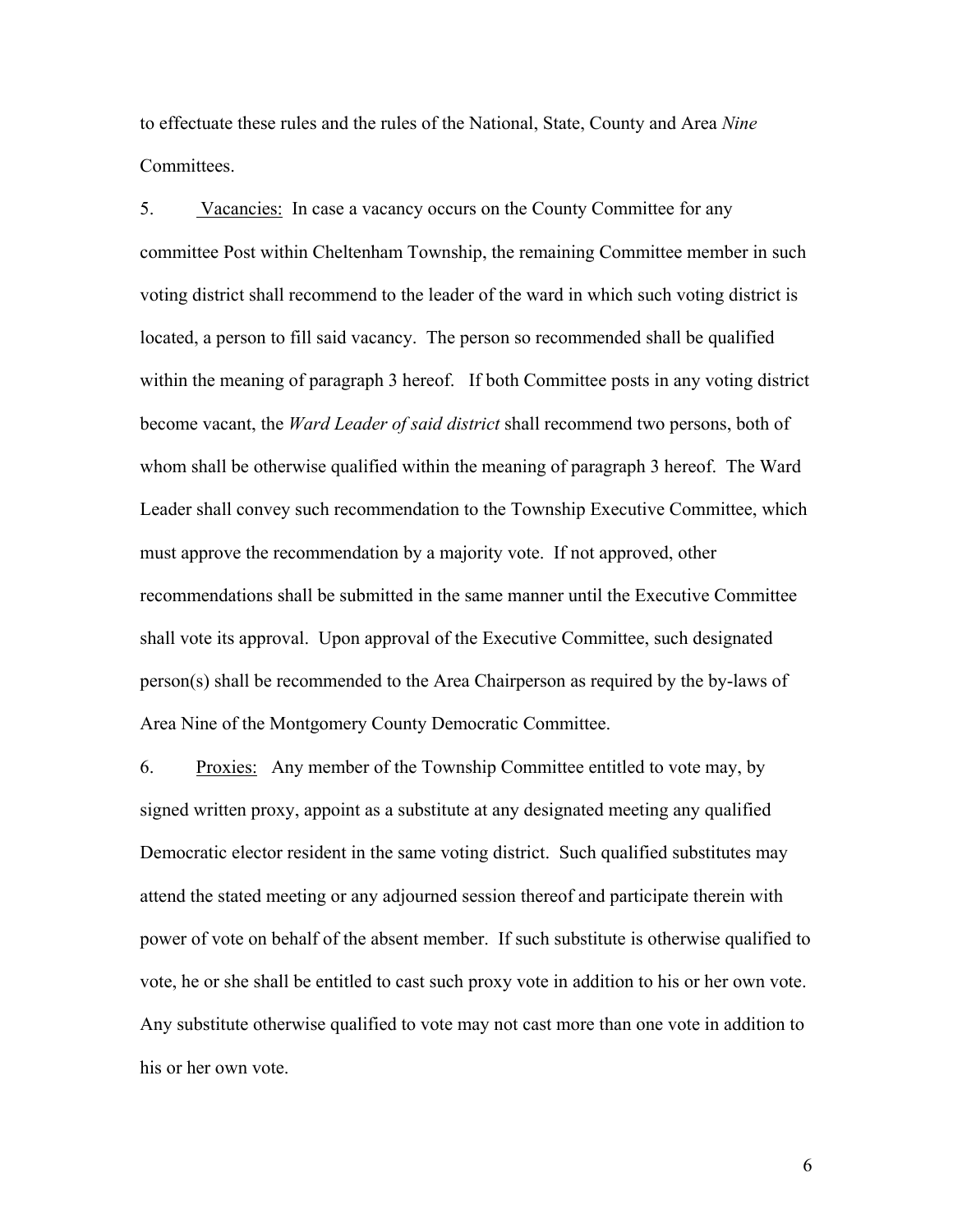#### ARTICLE II. OFFICERS AND COMMITTEES

7. Officers: The officers of the Township Committee shall be the Township Committee Chairperson*, (all references to Chairperson shall include Co-Chairpersons in the event that the Committee has elected Co-Chairpersons. The maximum number of Co-Chairpersons shall be two)* a 1<sup>st</sup> Vice Chairperson, a 2<sup>nd</sup> Vice Chairperson, a Recording Secretary, a Corresponding Secretary , a Treasurer, *a Parliamentarian, a Representative at Large;* and such assistants to any of these officers as shall be elected in accordance with these by-laws. No person shall hold more than one office at a time on the Township Committee. Such officers shall have the privilege of attendance and voice at all Township Committee meetings, but shall be without the power of vote unless otherwise qualified so to do; except that in the case of a tie vote, the Township Chairperson or other officer presiding in his or her stead, shall have the right to cast the deciding vote (unless otherwise specifically provided herein); provided further that the Chairperson or other presiding officer may not cast such deciding vote if he or she has already cast a vote as a member of the Township Committee. In case of a tie vote not otherwise broken by a deciding vote, the motion shall be considered defeated.

8. Committees: The Township Chairperson shall designate a Chairperson (or cochairpersons, if deemed appropriate) and such members as he or she may deem appropriate of the following standing committees: Finance, Registration, Campaign, Publicity, Social, Young Democrats and By-Laws. The Township Chairperson shall also create such other committees as he or she may deem proper, and shall name a chairperson or co-chairpersons and such members, as he or she may deem appropriate.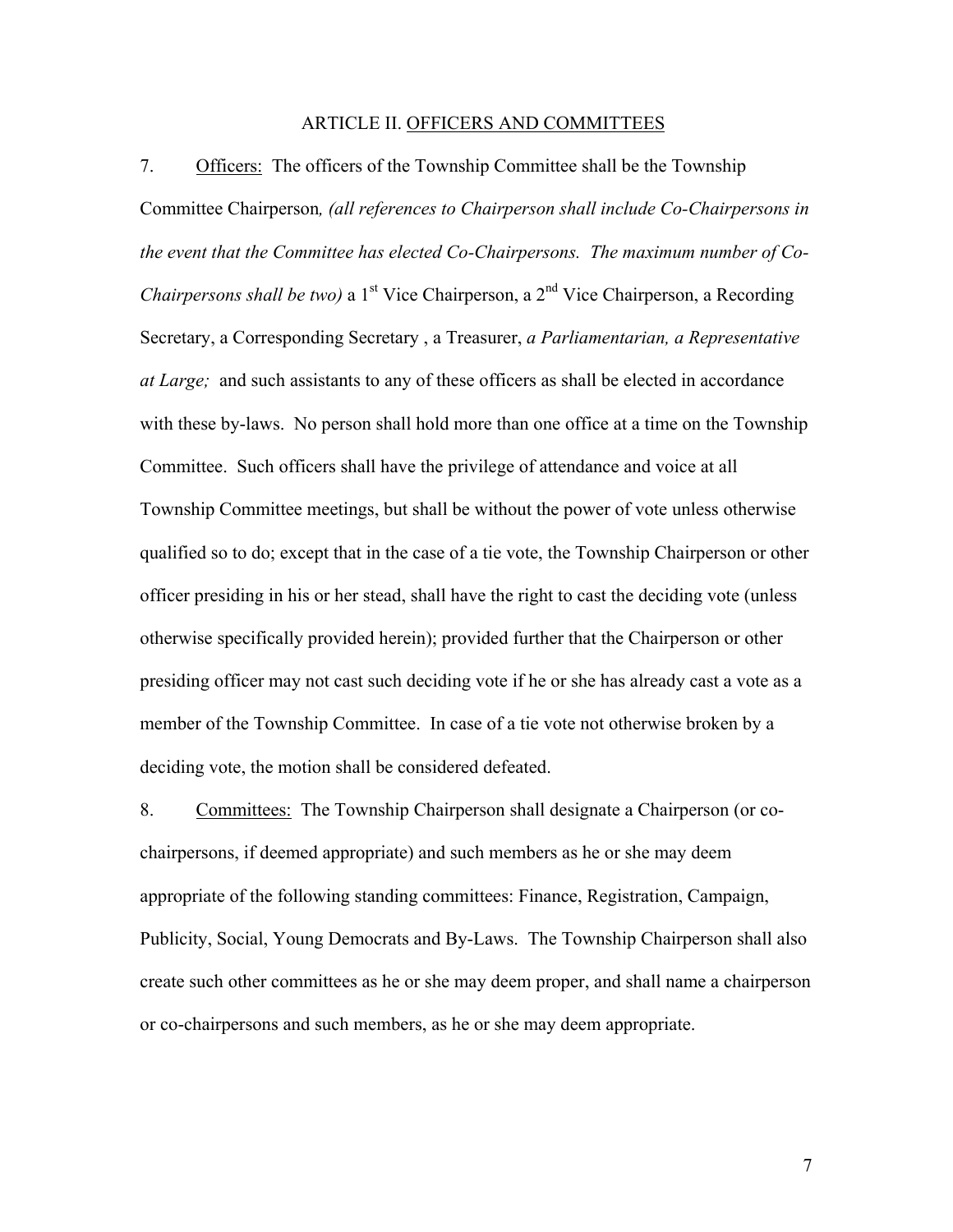9. Qualifications: The Township Committee officers, all committee chairpersons and all members of committees shall be enrolled Democratic electors of Cheltenham Township, but need not be *elected* members of the Township Committee from their respective voting districts.

10. Election of Officers: All officers of the Township Committee and assistants thereto, shall be elected by a majority vote of the voting members of the Township Committee at the organizational meeting required by paragraph 18, section V of the Rules of the Democratic Party of Montgomery County (commonly known as the County By-Laws). Each officer shall be elected at this meeting in separate elections in the order set forth in paragraph 8 herein (*with the exception of Representative at Large, which is an appointed position*), by a majority vote of the members present and voting except as otherwise provided herein. Election of line representatives, as set forth in paragraph 13, shall then be held. All such elections shall be by secret written ballot cast on roll call. *If there is only one candidate for an office, there shall be a voice vote for said position.* 

11. Wards and Ward Leaders:

A. Wards: For purposes of Township Committee organization, the Cheltenham Township Committee shall be divided into wards, corresponding geographically to the Cheltenham Township Commissioner wards and each shall be designated by the same number as its corresponding Commissioner ward.

B. Time of Election: Within one week after the elections of the Township Committee officers, the Township Committee Chairperson shall call a meeting in each ward, at which meeting the members of the Township Committee residing in each ward shall elect a Ward Leader. *All references to Ward Leader shall include Co-Ward*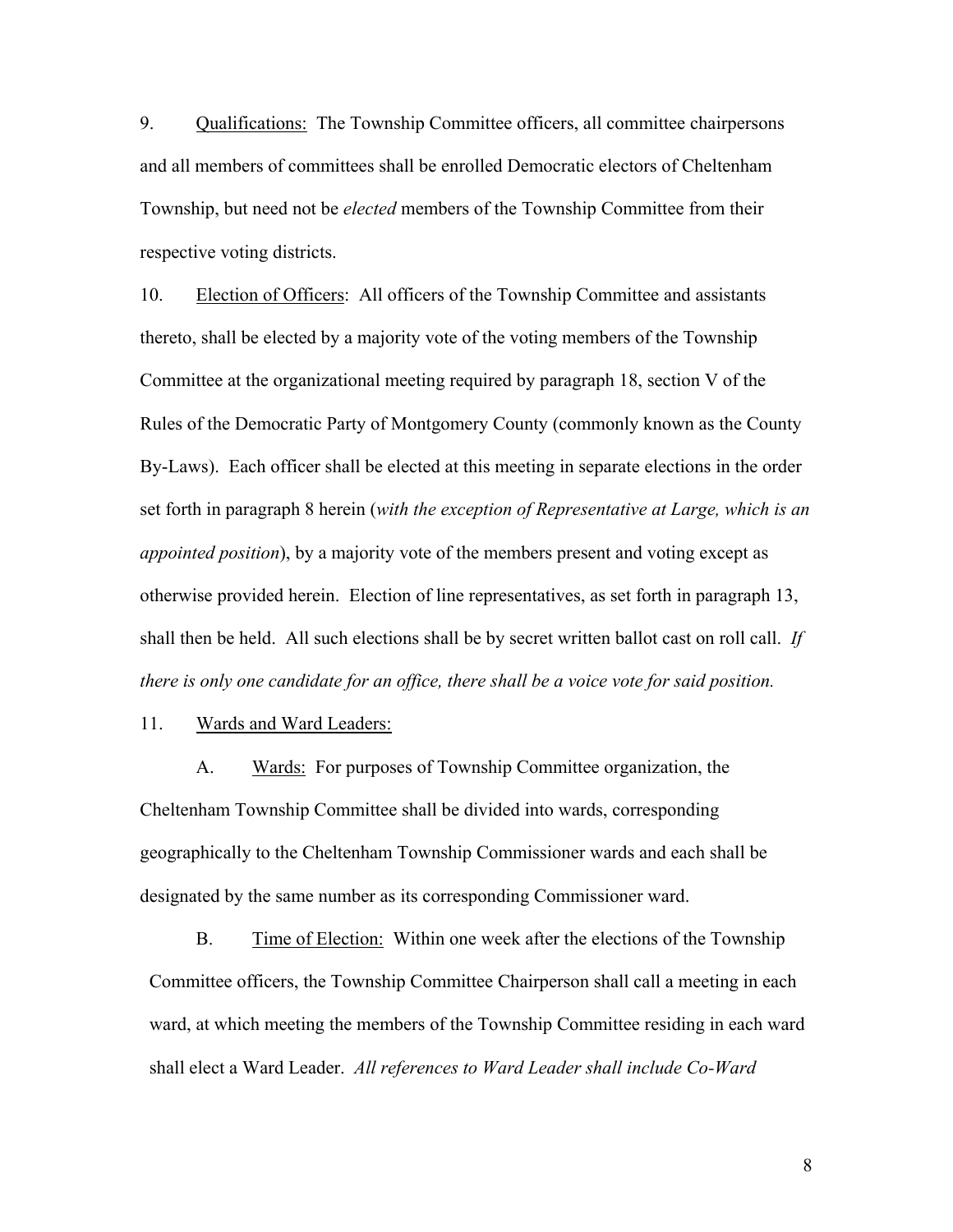*Leaders should the committee members in that ward deem it appropriate. However, at any meeting of the Township Executive Committee, each ward is entitled to one vote only from its Ward Leader or Co-ward Leaders.* 

C. Qualifications: Any enrolled Democrat residing within a ward may be designated as Ward Leader, and need not be a County Committee member or officer of the Township Committee.

D. Election: Each Ward Leader shall be elected by vote of the County Committee members residing in such ward. The person receiving the largest number of votes cast by such County Committee members shall be declared elected, provided he or she shall have received at least fifty percent (50%) of the votes cast. In case of a tie vote, the Township Committee Chairperson *shall toss a coin*. *Said coin tossing shall take place in public or in the presence of a mutually acceptable witness*. A quorum shall be required to hold such an election. A quorum shall consist of a majority of the elected committee persons within such ward.

12. Line Representative:

A. Designation and Election: At the organization meeting of the Township Committee, and at each election meeting thereafter, immediately following the election of Township Committee officers, there shall be elected by the Township Committee, one representative per 10,000 registered voters or fraction thereof, within the Township *of Cheltenham* to the Area Nine Executive Committee, as specified in paragraph 17, section I of the Area Nine By-Laws. These representatives shall be designated as "Line Representatives".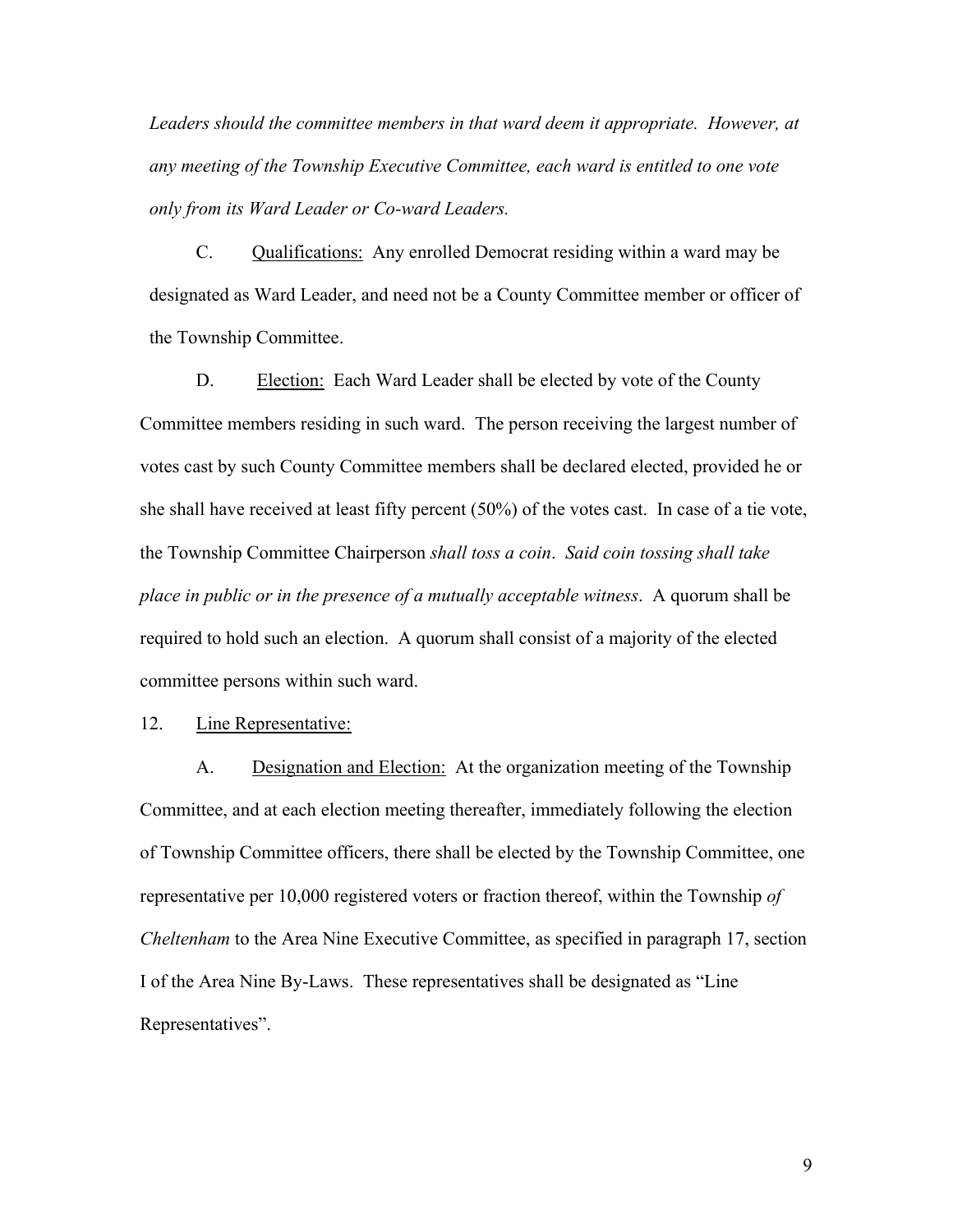B. Qualifications: Any enrolled Democratic elector, residing within the Township, may be elected as a Line Representative; provided however, that no two (2) Line Representatives shall reside in the same ward.

C. Procedure for Election: Immediately following the election of Township officers, nominations for the office of Line Representative shall be opened. After all nominations have been received, the person receiving a majority of votes cast by secret ballot shall be designated as a Line Representative. There shall then be stricken from the list of nominees any persons residing in the same ward in which the Line Representative already selected resides. Nominations shall then be reopened and to the list of nominees remaining shall be added any new nominations, except that no one residing in the ward in which the Line Representative already elected resides, shall be eligible. A second election shall then be held and the person receiving a majority of votes cast shall be designated as a Line Representative. There shall then be stricken from the list of nominees any persons residing in the *wards* in which the *first and* second Line Representatives reside. Nominations shall then be reopened and to the list of nominees remaining shall be added any new nominations, except that no one residing in the wards in which the Line Representatives already elected reside, shall be eligible. A third election shall then be held and the person receiving a majority of votes cast shall be designated as a Line Representative.

#### 13. Terms of Office, Removal and Vacancies:

A. Terms of Office: All elective officers of the Township Committee,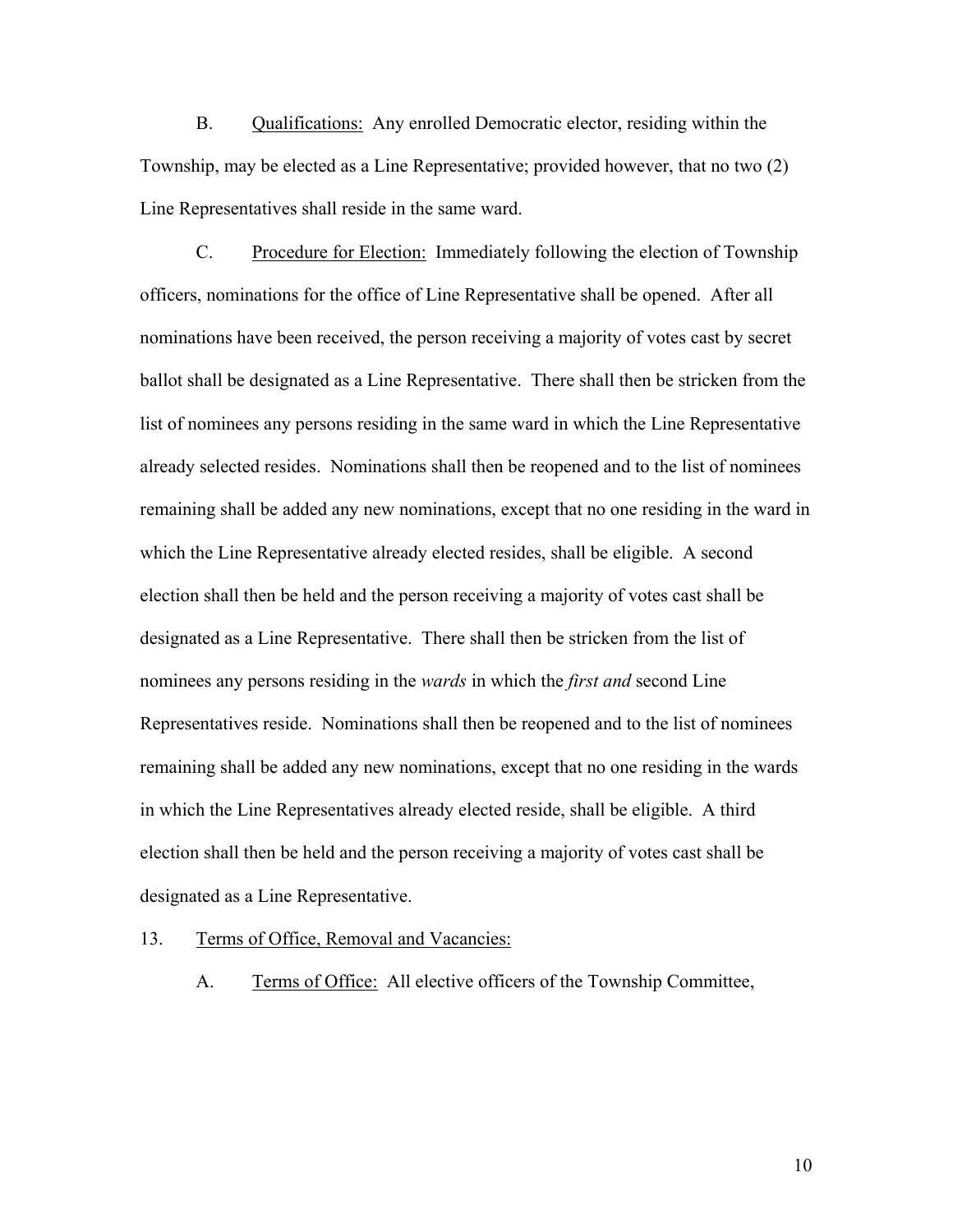including Ward Leaders and Line Representatives, shall serve from the time of their election until their successors are duly elected at the next organization meeting as specified in paragraph 28 of these By-Laws.

B. Removal: Any of the Township Committee Officers, Ward Leaders or Line Representatives, designated in paragraphs 8, 12 and 13 hereof, may be removed at a meeting specially called for that purpose after at least ten days written notice to all members of the Township Committee. Removal may only be done by affirmative vote, on a secret ballot, of three fourths of the entire Township Committee.

C. Vacancies:

(1) Township Committee Chairperson *or Co-Chairpersons*: Should the office of Township Committee Chairperson become vacant for any cause, the 1<sup>st</sup> Vice-Chairperson shall serve until a new Chairperson is elected. It shall be the duty of the 1<sup>st</sup> Vice-Chairperson to call a meeting for the purpose of selecting a new Township Chairperson within thirty (30) days after the vacancy occurs, and shall give to all members of the Township Committee at least ten (10) days notice of such meeting and the purpose thereof. The Chairperson so elected shall serve for the balance of the original term. *Should there be Co-Chairpersons at the time of the vacancy, the remaining Co-Chairperson shall serve as Chairperson until the next organization meeting or until a special meeting called for the purpose of choosing a new Co-Chairperson. The Committee always has the option of operating with a Chairperson as opposed to Co-Chairpersons.* 

 (2) Other Township Committee Officers and Line Representatives: Should the offices of  $1<sup>st</sup>$  Vice-Chairperson,  $2<sup>nd</sup>$  Vice-Chairperson, Recording Secretary,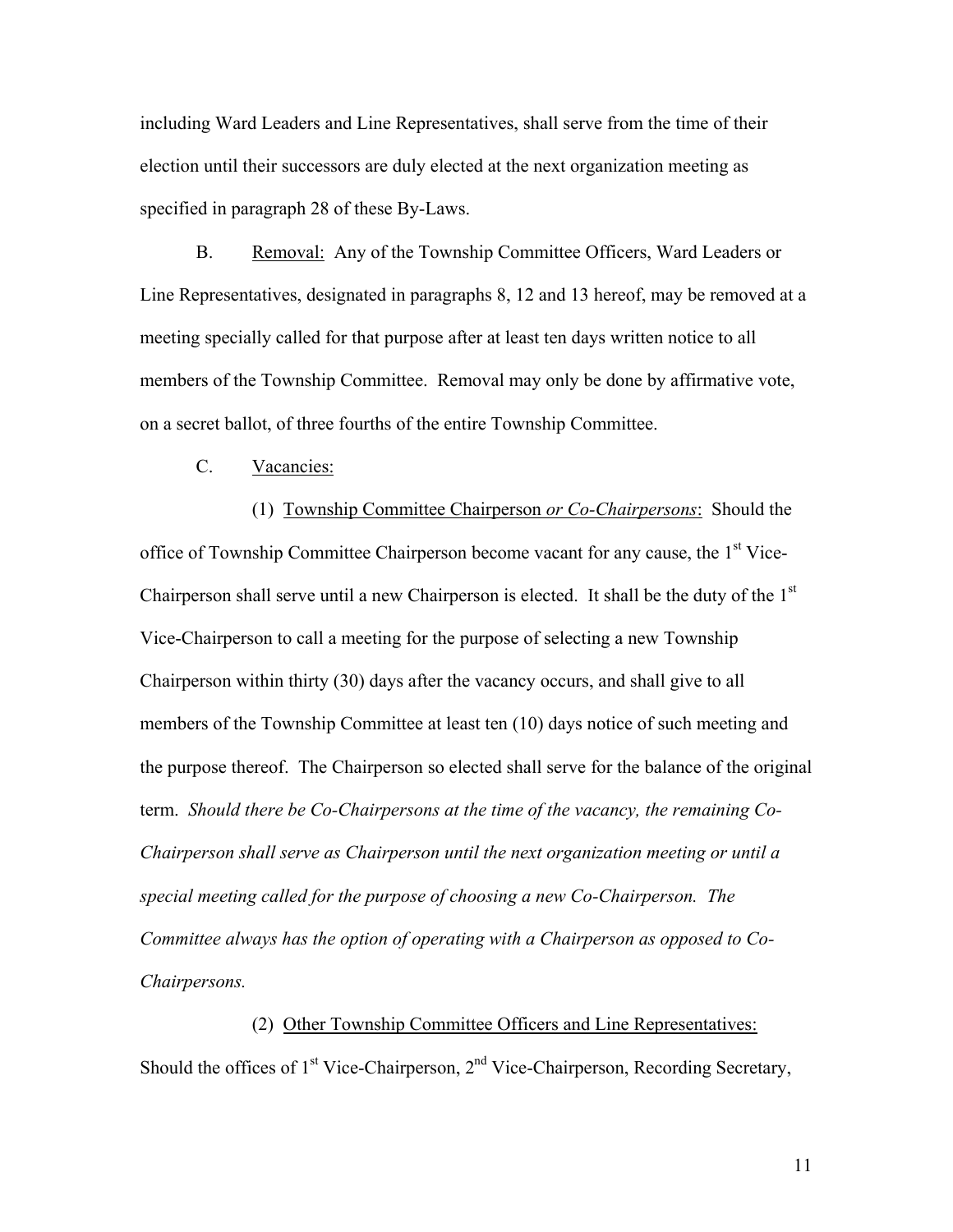Corresponding Secretary, Treasurer, *Parliamentarian* or of any Line Representative, become vacant for any cause, said office shall be filled by appointment of the Township Committee Chairperson and the new appointee shall serve until a successor has been elected. It shall be the duty of the Township Committee Chairperson to call a meeting for the purpose of electing a successor to the vacant office within thirty (30) days after the vacancy occurs. He or she shall give to all members of the Township Committee at least ten (10) days written notice of such meeting and the purpose thereof. The successor so elected shall serve for the balance of the original term.

 (3) Ward Leaders: Should the office of Ward Leader become vacant, a successor Ward Leader shall be selected by the Township Committee Chairperson to serve until a successor has been elected. The successor Ward Leader shall be elected by the members of the County Committee residing in the affected ward, in the same manner as provided herein for the election of Ward Leaders. It shall be the duty of the Township Committee Chairperson to call a meeting of the members of the County Committee residing in the affected ward within thirty (30) days after the vacancy occurs. He or she shall give the committee members at least ten (10) days notice, either written or oral, of the meeting and the purpose thereof.

(4) Elective Offices, Township-wide: If the nomination for any office to be voted upon throughout the Township, or if any party office, election to which was made throughout the Township, in a primary election, shall become vacant for any cause after a primary election, such vacancy shall be filled unless otherwise provided by law, by a majority vote of the voting members of the Township Committee duly assembled. The Township Committee Chairperson and Recording Secretary shall certify said action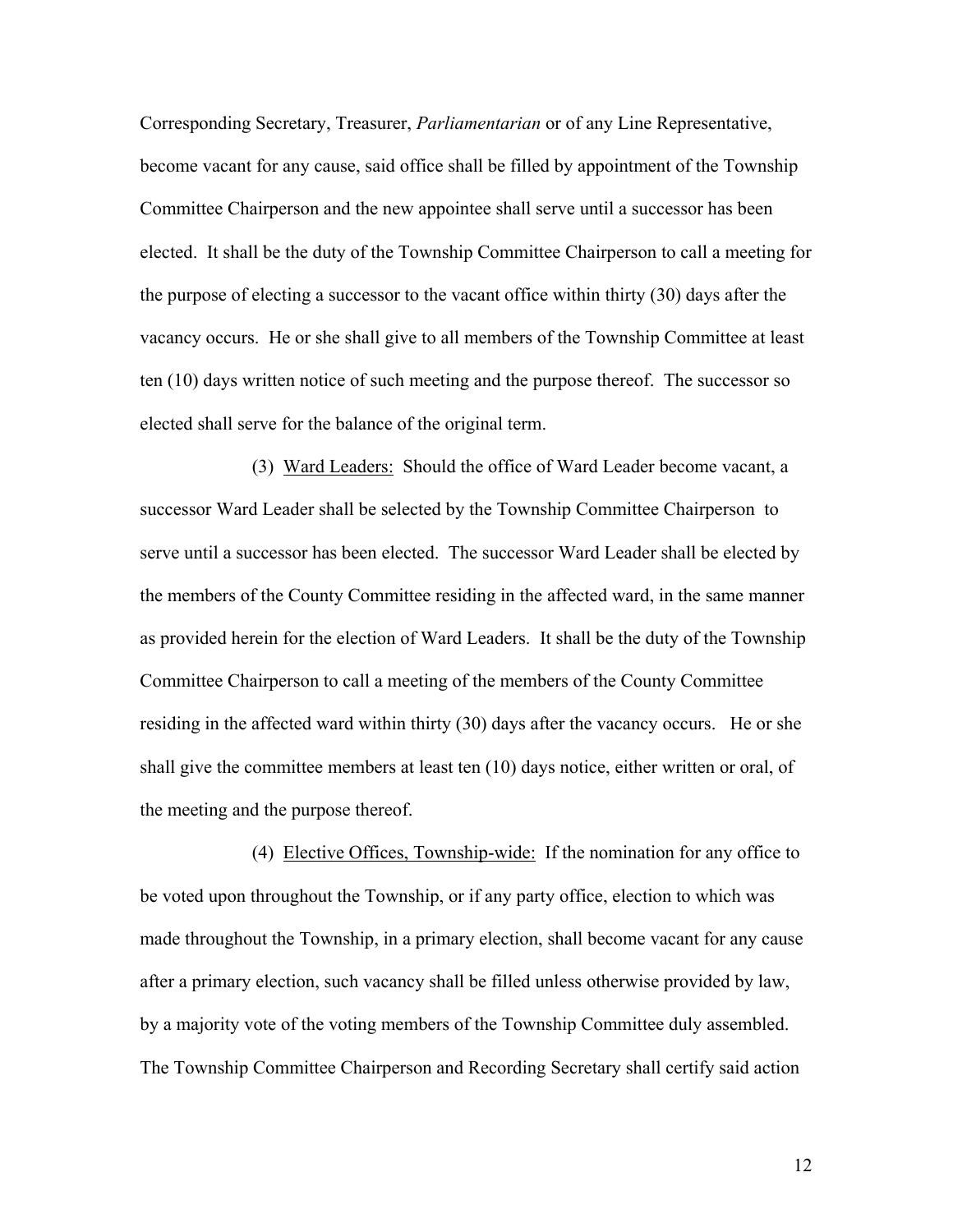to the proper authorities. If the Rules of the Democratic Party in Area Nine of Montgomery County, or those of the State or County Democratic Committees provide that the nomination shall be made by another body, then the aforesaid Township Committee shall make an appropriate recommendation to the appropriate body.

(5) Elective Offices – Sub-Division: If the nomination for any office to be voted upon in any political sub-division within the Township, or if any party office election to which was made in such political sub-division in a primary election, other than County Committee Person, shall become vacant from any cause after a Primary Election, such vacancy shall be filled unless otherwise provided by law, by a majority vote of the voting members of the Township Committee for the voting districts comprising such political sub-division duly assembled upon call of the Township Committee Chairperson. The Chairperson shall make such certifications of said action as may be required to the proper authorities.

### ARTICLE III. DUTIES AND SUCCESSION OF TOWNSHIP COMMITTEE OFFICERS AND STANDING COMMITTEES

14. Township Committee Chairperson *or Co-Chairpersons*: It shall be the duty of the Township Committee Chairperson, except as may be otherwise provided in these Rules, to notify the members of the Township Committee and the Township Executive Committee of all meetings, to preside at same, to enforce the Rules of the Democratic Party and in all other respects to serve as the primary executive and authoritative head*(s)* of the Democratic Party in Cheltenham Township.

 $15.$  $1<sup>st</sup>$  VICE CHAIRPERSON: In the absence of the Township Committee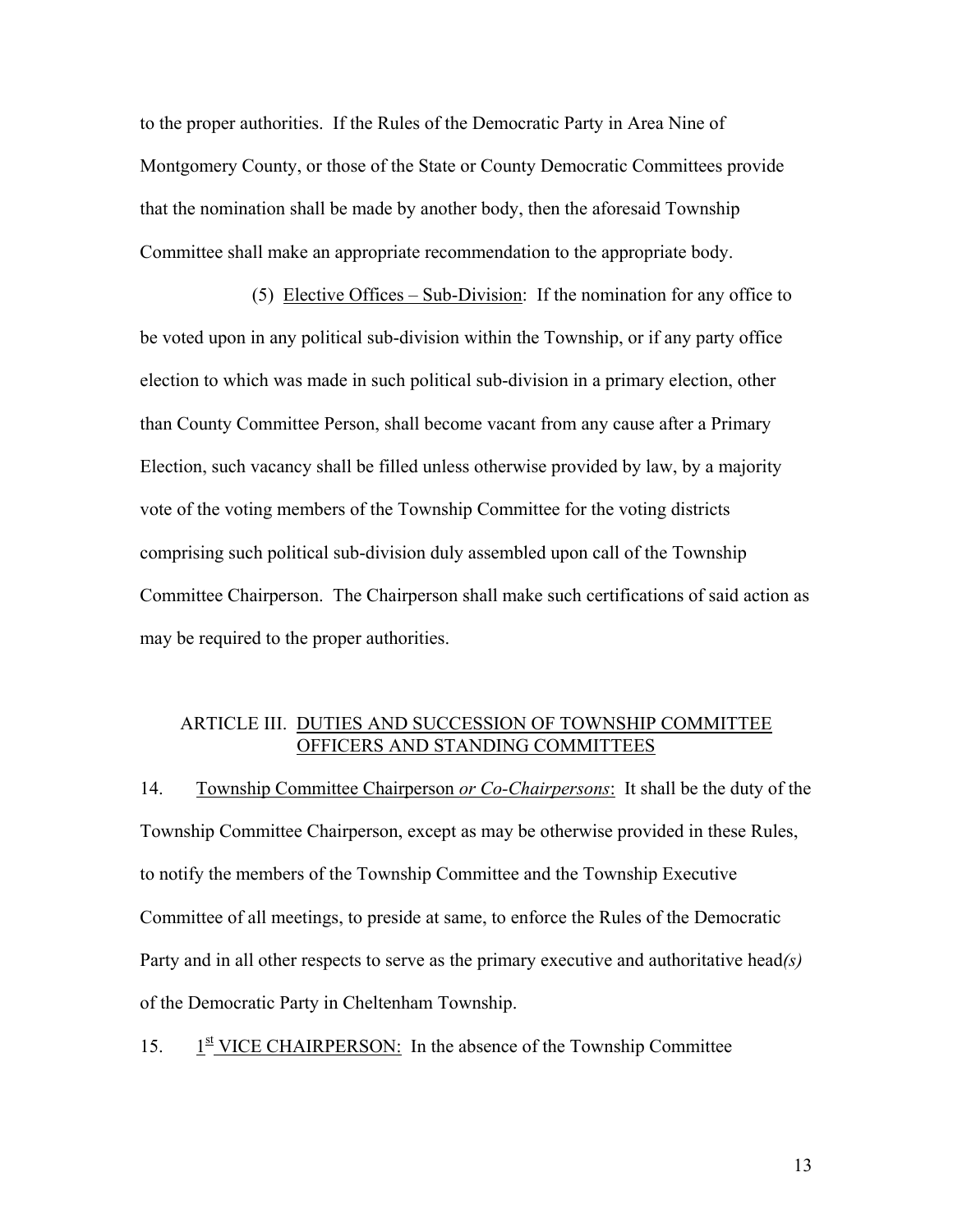Chairperson, the 1<sup>st</sup> Vice Chairperson shall assume and perform all duties of the Township Committee Chairperson. At all other times, such person shall assume and perform such other duties as shall be delegated from time to time by the Township Committee*.*

16.  $2^{\frac{nd}{}}$  VICE CHAIRPERSON: In the absence of the Chairperson and the 1<sup>st</sup> Vice Chairperson, the  $2<sup>nd</sup>$  Vice Chairperson shall assume and perform all duties of the Chairperson and shall assume and perform such other duties as shall be delegated from time to time by the Township Committee Chairperson.

17. RECORDING SECRETARY: The Recording Secretary shall keep minutes of all meetings of the Township Committee and the Township Executive Committee. *He or she* shall have custody of the minute books and shall produce them at all meetings of the Township Committee and the Township Executive Committee. (*Delete the following*: and shall bring to each meeting of the Township Committee or Township Executive Committee a copy of these Rules and a copy of ROBERTS RULES OF ORDER (revised).)

18. CORRESPONDING SECRETARY: The Corresponding Secretary shall be responsible for and conduct correspondence pertaining to resolutions, meetings and other business of the Township Committee. The Corresponding Secretary shall also present to the Township Committee, at its meetings, such correspondence as has been received and shall correspond on behalf of the Township Committee upon specific instruction from the Committee, the Executive Committee or the Township Chairperson only.

19. TREASURER: The Treasurer shall be the custodian of the Township Committee funds, all financial books, records, deposits and accounts and shall keep a detailed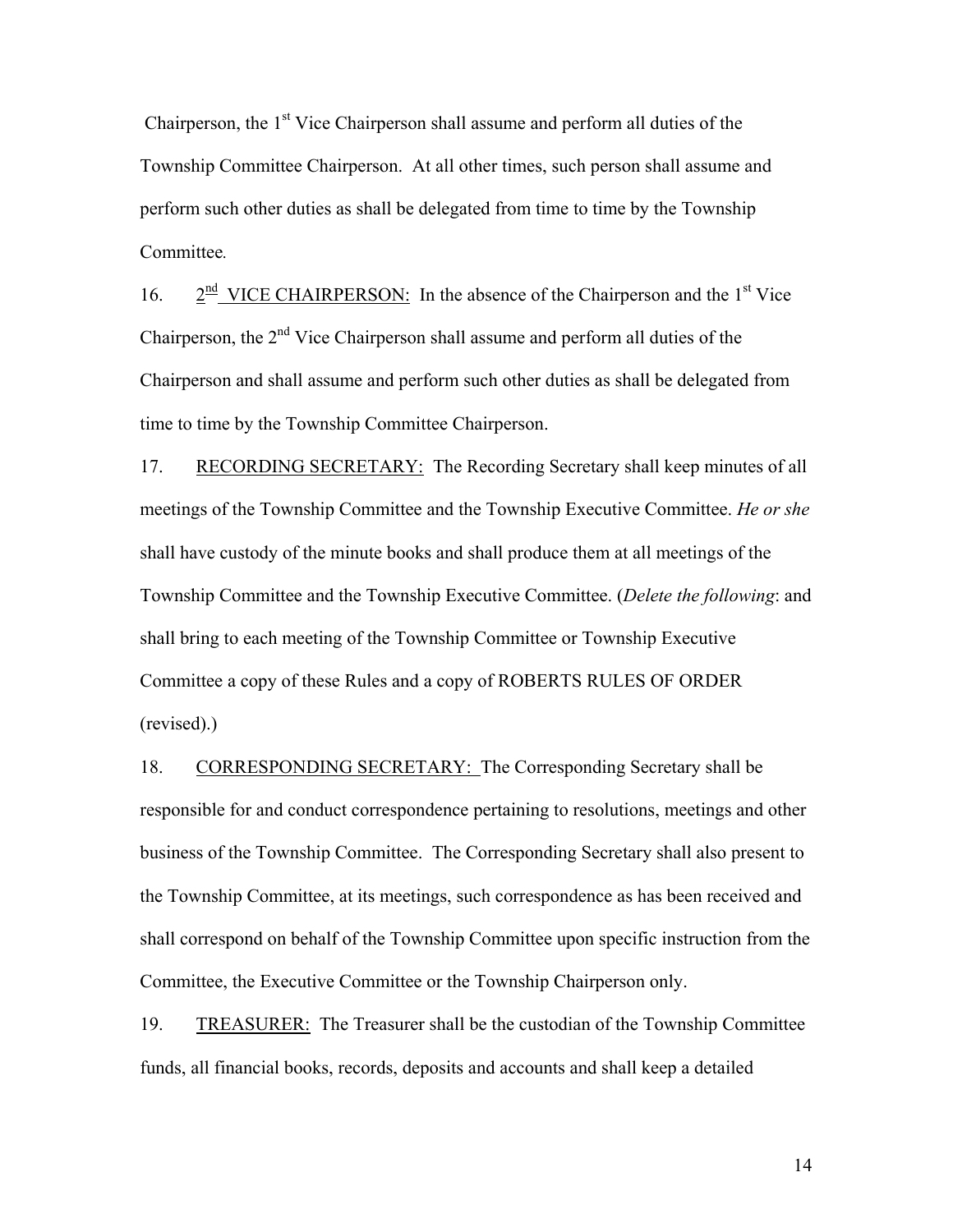account thereof. *He or she* shall make disbursements at the direction of the Township Committee Chairperson or the Township Executive Committee or the Township Committee, upon presentation of *appropriate documentation of expense*. *The Treasurer*  shall report all receipts and disbursements to the Township Committee at any time when such report is requested by the Township Executive Committee, the Township Committee Chairperson or a majority of the voting members of the Township Committee. *The Treasurer shall make all reports required by the Election Board of Montgomery County.* 

*20. PARLIAMENTARIAN: The Parliamentarian shall act as an advisor to the Township Committee on all procedural issues. He or she shall be responsible for determining whether a quorum is present to conduct the business of the Township Committee and Township Executive Committee. He or she shall bring to each meeting of the Township Committee or Township Executive Committee a copy of these Rules and a copy of ROBERT'S RULES OF ORDER (revised).*

*21. REPRESENTATIVE AT LARGE: The Township Chairperson shall have the authority to fill this position at the discretion of the Chair, with the approval of the Executive Committee. This person will act as a senior advisor to the Township Committee and Executive Committee and be a voting member of the Executive Committee.*

22. ORDER OF RESPONSIBILITY OF OFFICERS: In the absence of the Chairperson and both Vice Chairpersons, their duties shall be assumed in the following order of availability: Recording Secretary, Corresponding Secretary and Treasurer.

23. STANDING COMMITTEES *TO BE APPOINTED AS NEEDED:*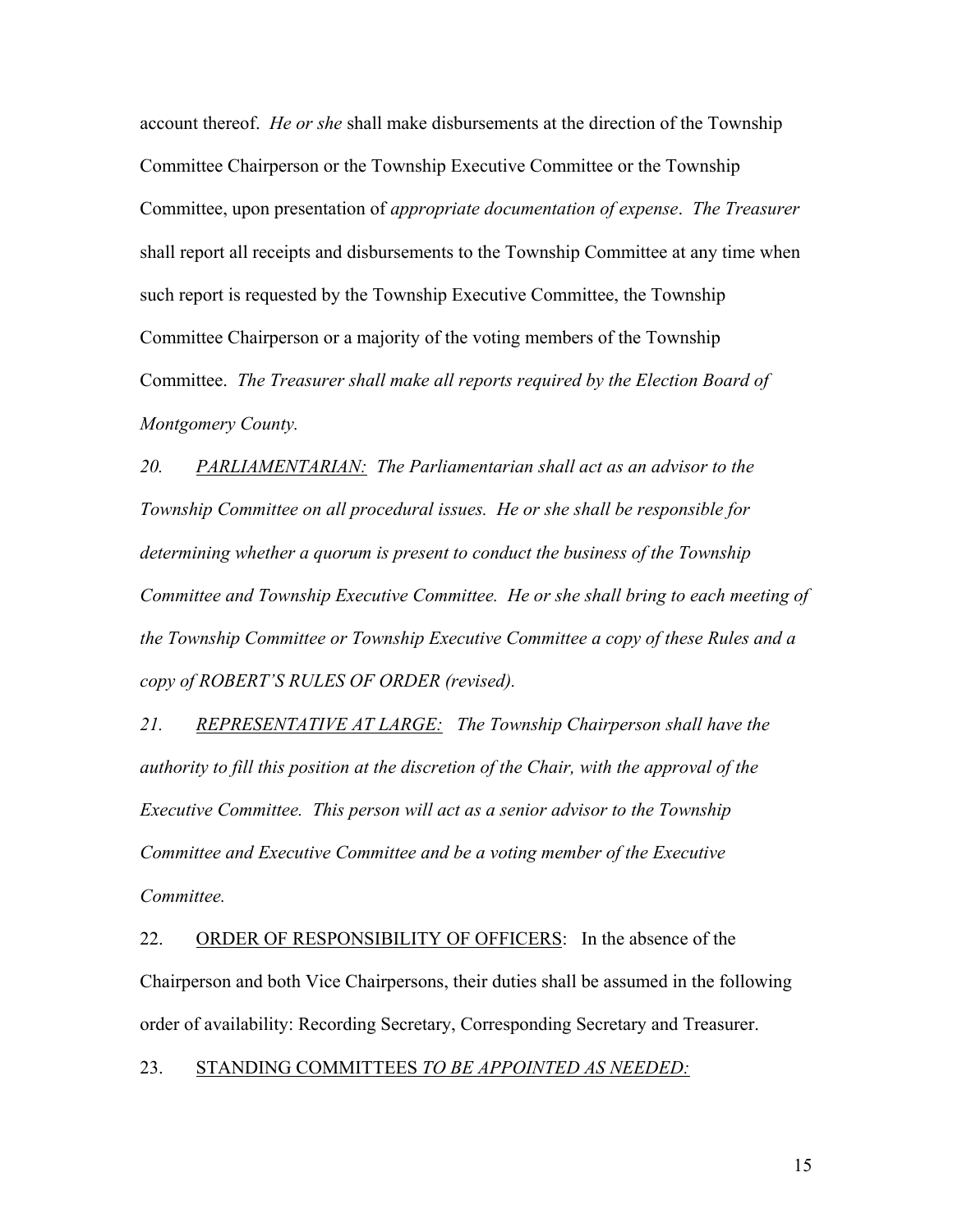(a) Finance Committee: It shall be the duty of the Finance Committee to confer with the Township Committee on the preparation of an annual budget, and, with the support of the Township Committee, to raise the funds for the budget as approved. The Finance Committee shall coordinate fund-raising endeavors within the Township for all groups and candidates. The Finance Committee shall make periodic reports to the Township Committee Chairperson*,* Township Executive Committee and Township Committee. The Finance Committee shall communicate with the Treasurer and maintain continuous awareness of the condition of the Treasury.

(b) Registration Committee: It shall be the duty of the Registration Committee to lead and coordinate voter registration in the annual periods preceding both Primary and General Elections. The Registration Committee shall provide all forms, notify all Township Committee persons of special registration information, and assist them in identifying and registering prospective voters.

(c) Social Committee: It shall be the duty of the Social Committee to take the initiative in proposing social events and to provide leadership in organizing and conducting those events approved by the Township Committee. The Social Committee shall coordinate its activities with the Finance Committee for purposes of fund-raising.

(d) Young Democrats Committee: It shall be the duty of the Young Democrats Committee to coordinate the activities of the Young Democrats of the Township with the Township Committee. This shall include communication of all relevant information between the groups and marshalling support for Young Democrat endeavors. The Chairperson of *this committee* shall be a Young Democrat.

(e) By-Laws Committee: It shall be the duty of the By-Laws Committee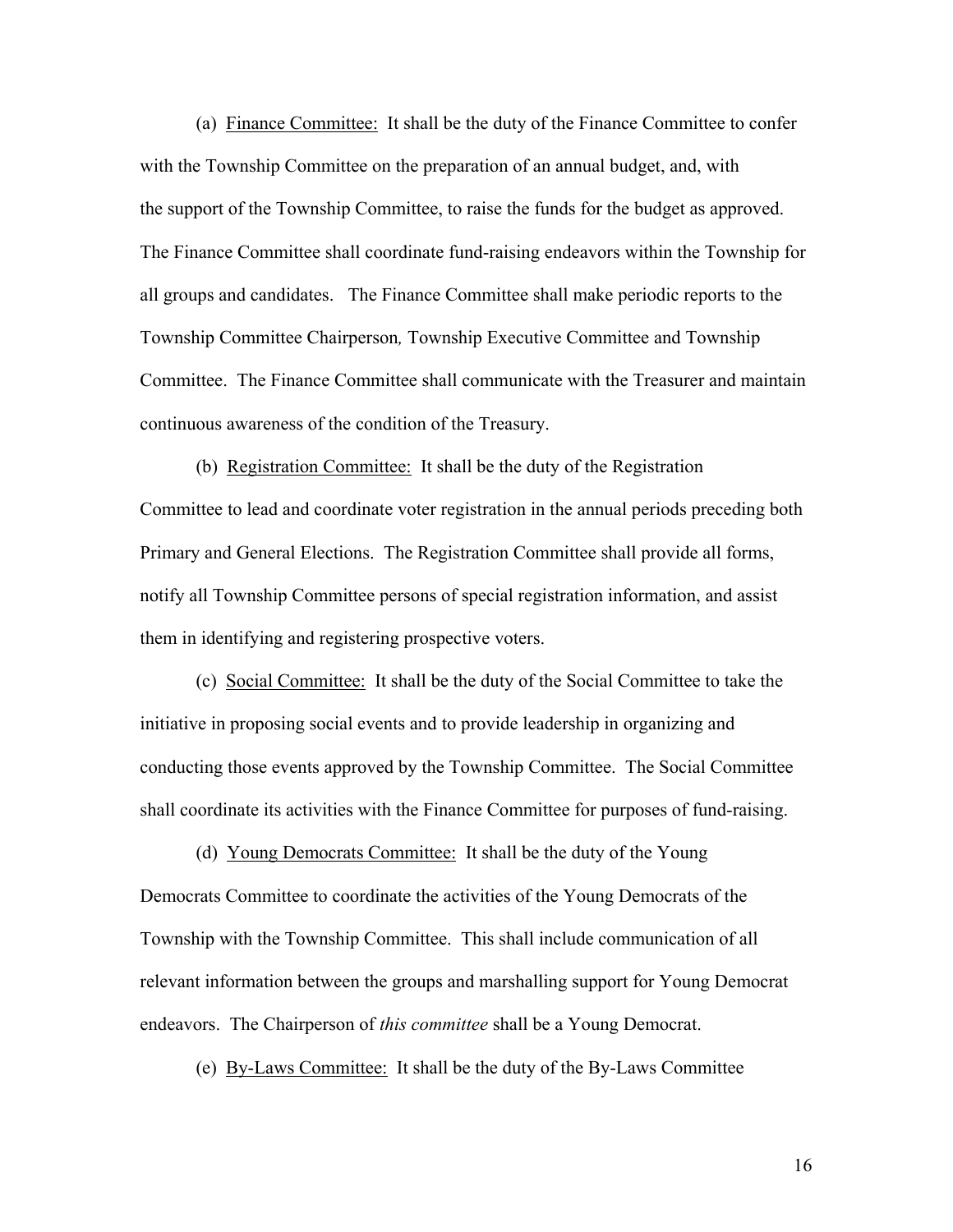to keep the By-Laws of the Township, Area, County and State Committees under continuous review, and take the initiative in recommending to the Township Committee needed revisions. It shall be the duty of the By-Laws Committee to draft proposed amendments, including those requested by the Township Committee, to provide initiative in achieving consideration by the Township Committee of amendments proposed by the By-Laws Committee and to process fully and promptly amendments adopted. It shall further be the duty of the Chairperson of the By-Laws Committee to serve as counsel to the Township Committee, providing appropriate advice and service on legal matters. *The Parliamentarian, aforementioned in paragraph 21, shall serve as Chairperson of this committee.*

*(f) Ad Hoc Committees: The Chairperson may form other committees as the Chairperson deems appropriate.*

24. SUCCESSION: Any retiring officer of the Township Committee or Township Executive Committee, who may have in his or her custody or control any monies, property or documents of any nature belonging to under the jurisdiction of the Township Committee or its Executive Committee, shall preserve and turn the same over intact to his or her successor promptly upon retiring from office. If there were no successor at that time, the *transition should be* to the Township Committee Chairperson or to such person as the Township Executive Committee shall designate.

#### ARTICLE IV. TOWNSHIP EXECUTIVE COMMITTEE

25. COMPOSITION: There shall be a Township Executive Committee, which, except as otherwise provided herein, shall exercise the powers of the Township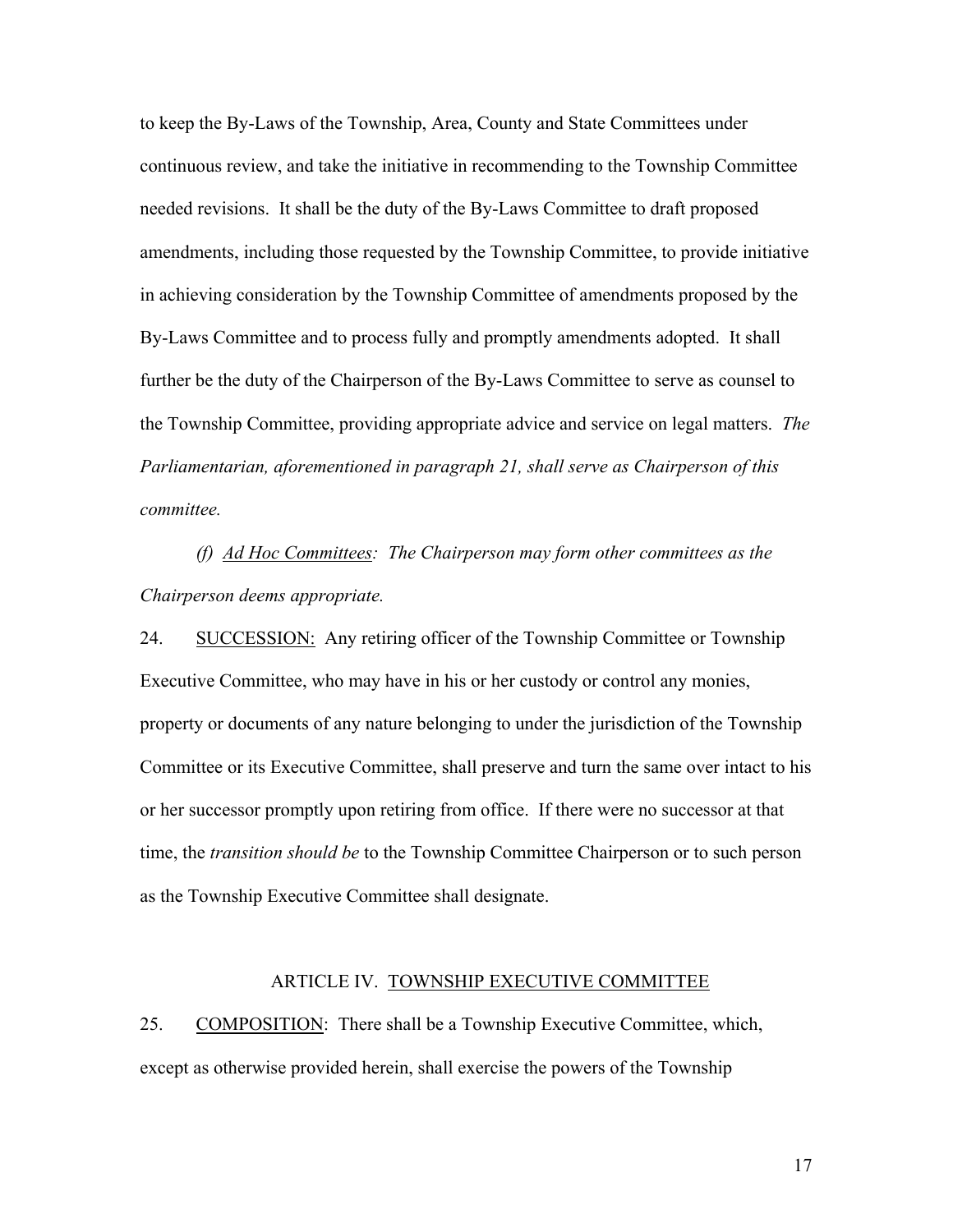Committee between meetings of that body. Such Executive Committee shall be composed of *the following:* the Township Committee Chairperson, both Vice Chairpersons, the Ward Leaders, the Recording Secretary, the Corresponding Secretary, the Treasurer, *the Parliamentarian, the Representative at Large* and the three Line Representatives to the Area Nine Executive Committee. There shall be, as members of the Executive Committee, without vote, all registered Democrats holding elective public office within the Commonwealth of Pennsylvania and within the Democratic Party, who reside in Cheltenham Township and all standing committee chairpersons, appointed by the Township Committee Chairperson*.* The Chairperson of the By-Laws Committee shall also serve the Township Executive Committee as counsel. Any member of the Township Executive Committee holding two or more voting offices of said *Executive* Committee shall nevertheless be entitled to cast only one vote. All former Chairpersons of the Township Committee, *who still reside in Cheltenham Township,* shall be ex-officio members of the Executive Committee, but shall be without power to vote unless otherwise qualified to do so.

26. PROXIES: Any member of the Township Executive Committee entitled to a vote shall have the power, in the event of his or her absence, to designate in writing, a proxy, who shall thereupon be entitled to attend a stated meeting or any adjourned session thereof and cast one vote in the place of the absent member. Such proxy shall be a registered Democrat, resident in Cheltenham Township, and may be a voting or nonvoting member of the Executive Committee. However, no person shall hold more than one proxy. If the person holding such proxy is otherwise entitled to vote at the Executive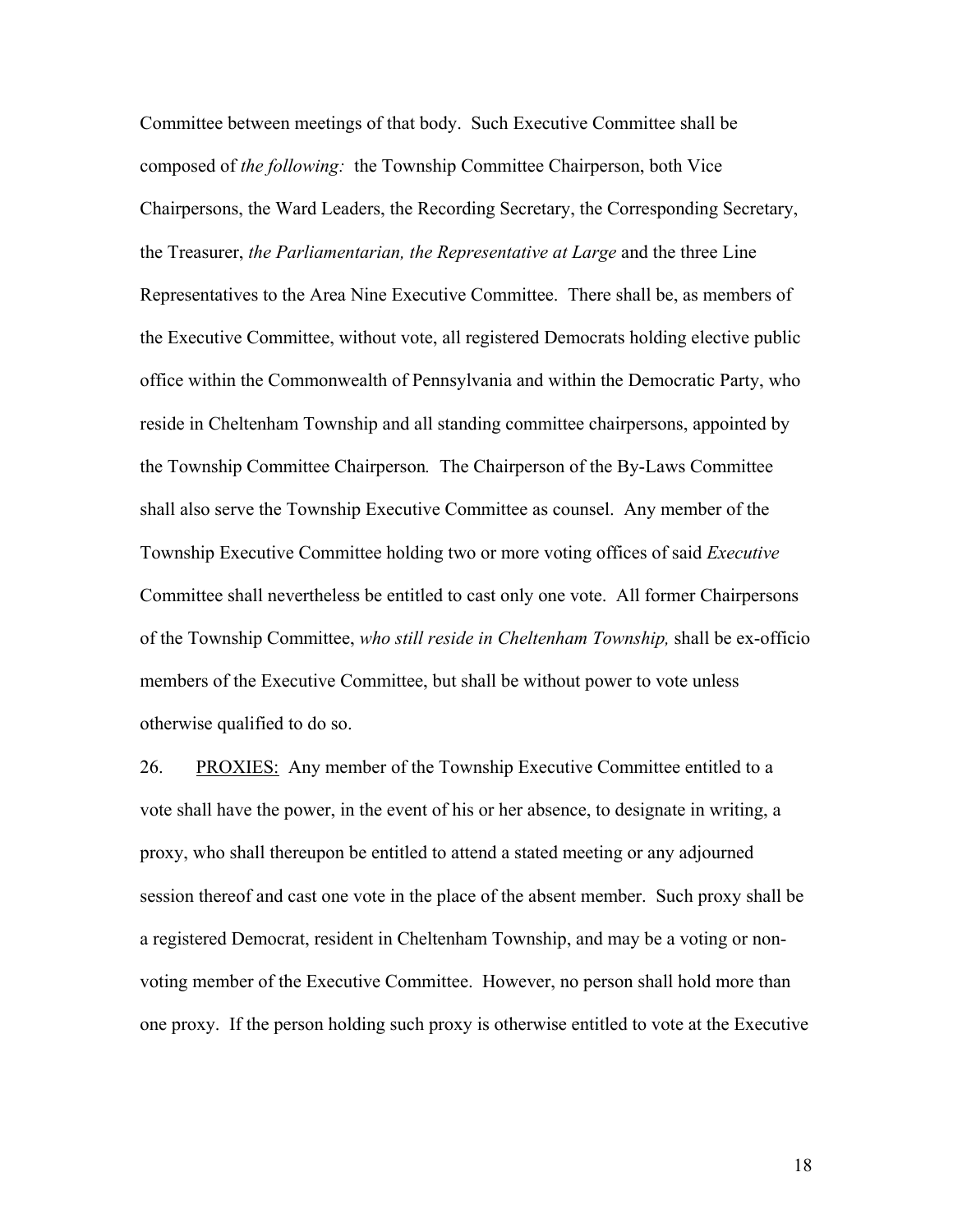Committee, he or she shall be entitled to cast his or her own vote as well as the proxy vote.

### ARTICLE V. MEETINGS

27. ORGANIZATION MEETING: The members of the Township Committee shall meet for organization not later than the second Monday following the Spring Primary Election in each even-numbered year, provided however, that if the certification of the County Committee members has not been made at least five (5) days prior to that date, the organization meeting shall be fixed on a date not later than ten (10) days following the date of such certification. It is the intent of these Rules that the organization meeting shall be held subsequent to the organization meeting of the Area Nine Committee. The business of the organization meeting shall include, without limitation, the election of the Township Committee officers. The organization meeting shall *count* as one of the *nine* regular meetings hereinafter provided for.

28. REGULAR MEETINGS: There shall be at least *nine (9)* regular meeting*s* per *year* of the Township Committee.

29. OTHER MEETINGS: The Township Committee Chairperson may from time to time call the Township Committee or the Township Executive Committee to a special meeting. *Said chair* shall call a special meeting of the Township Committee within ten (10) days after receipt of a written petition signed by not *less* than one third of such members. If the Township Committee Chairperson *or Co-Chairpersons* fails to call any meetings required by these Rules, the Area Chairperson or any other officer of the Area Committee may issue the call and conduct the meeting.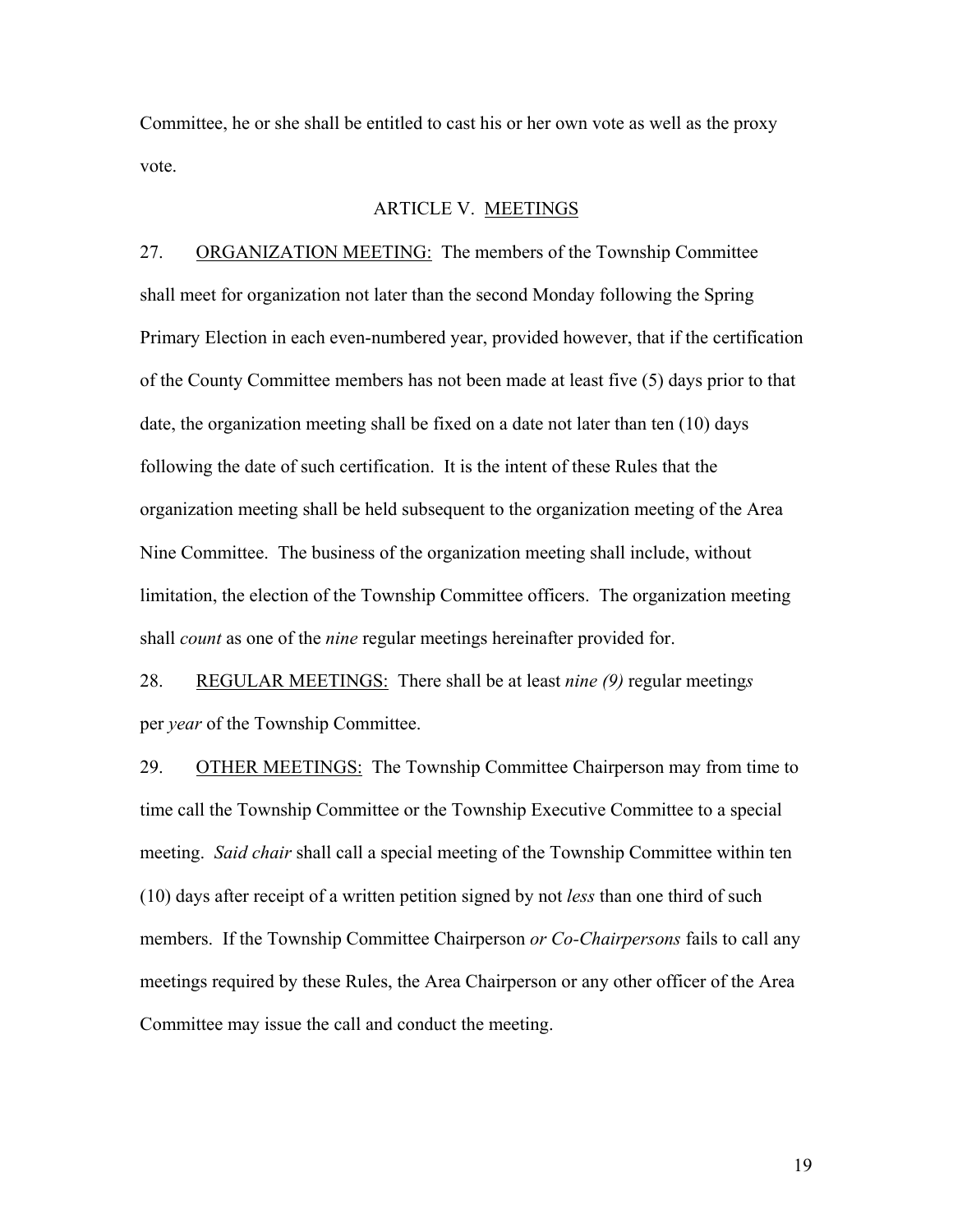30. NO SMOKING: Smoking or carrying a lighted cigarette, cigar or pipe within the meeting room at any meeting held in accordance with these By-Laws shall be strictly prohibited.

31. NOTICE:

A. Every special meeting of the Township Committee shall be held at a time and place designated by the Township Chairperson in the call for the meeting. Notice of any special meeting shall be given *by e-mail to every member who has provided an e-mail address and by regular mail* to all other members of the Township Committee at least five (5) days in advance of said meeting.

B. Every meeting of the Township Executive Committee shall be held at the place designated by the Township Chairperson in the call for the meeting. Notice*, as above,* shall be given to every member of the Township Executive Committee within a reasonable time in advance of said meeting.

32. QUORUMS: At any meeting of the Township Committee, a quorum shall consist of one third of the Committee members, except for the organization meeting, which shall require a majority. At a meeting of the Township Executive Committee, a quorum shall consist of one third of the voting members of the Executive

Committee. *Calculation of the quorum shall be the responsibility of the Parliamentarian, or in the absence of the Parliamentarian, the Chairperson shall appoint a member of the Committee to make said calculation.*

#### ARTICLE VI. ENDORSEMENT OF CANDIDATES

### 33. MEETINGS FOR ENDORSEMENT OF CANDIDATES: Within two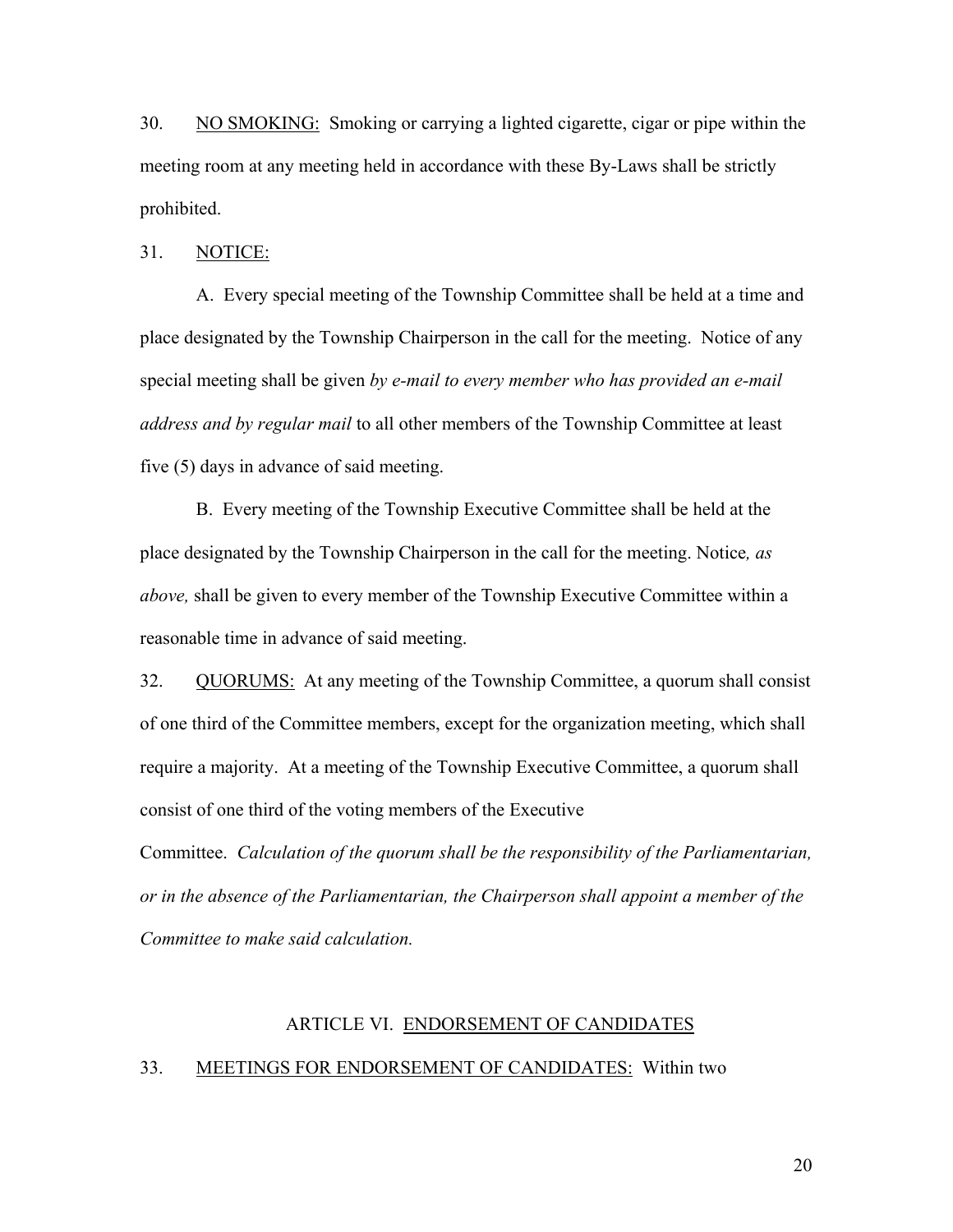weeks prior to the first day fixed by law for the circulation of nomination petitions prior to a primary election or as soon thereafter as practicable: (a) The Township Committee Chairperson shall call the Executive Committee into session for the purpose of selecting candidates to be recommended to the Township Committee for nomination or election at the ensuing Primary Election for public office; and (b) the Township Committee Chairperson shall call a meeting of the Township Committee for the purpose of selecting candidates to be recommended to the Democratic electorate for nomination at the ensuing Primary Election for public office. The Township Committee Chairperson shall cause nomination petitions of the candidates thus endorsed to be circulated and properly filed with the appropriate authorities.

#### ARTICLE VII. RULES OF PROCEDURE

34. PARLIAMENTARY PROCEDURE: All meetings shall be conducted in accordance with the parliamentary procedure published in ROBERT'S RULES OF ORDER (revised), except where such procedure is inconsistent with these Rules, the Rules of the Montgomery County Democratic Committee, and the Rules of the Democratic State Committee, the Rules of Area Nine Democratic Committee or the laws of the Commonwealth.

35. AGENDA: Unless altered or suspended by majority vote of the members present at any meeting, the Order of Business shall be as follows:

- 1. Call to order by Chairperson
- 2. Roll call of members
- 3. Minutes of previous meeting
- 4. Treasurer's report
- 5. Election of officers, if any to be held
- 6. Communications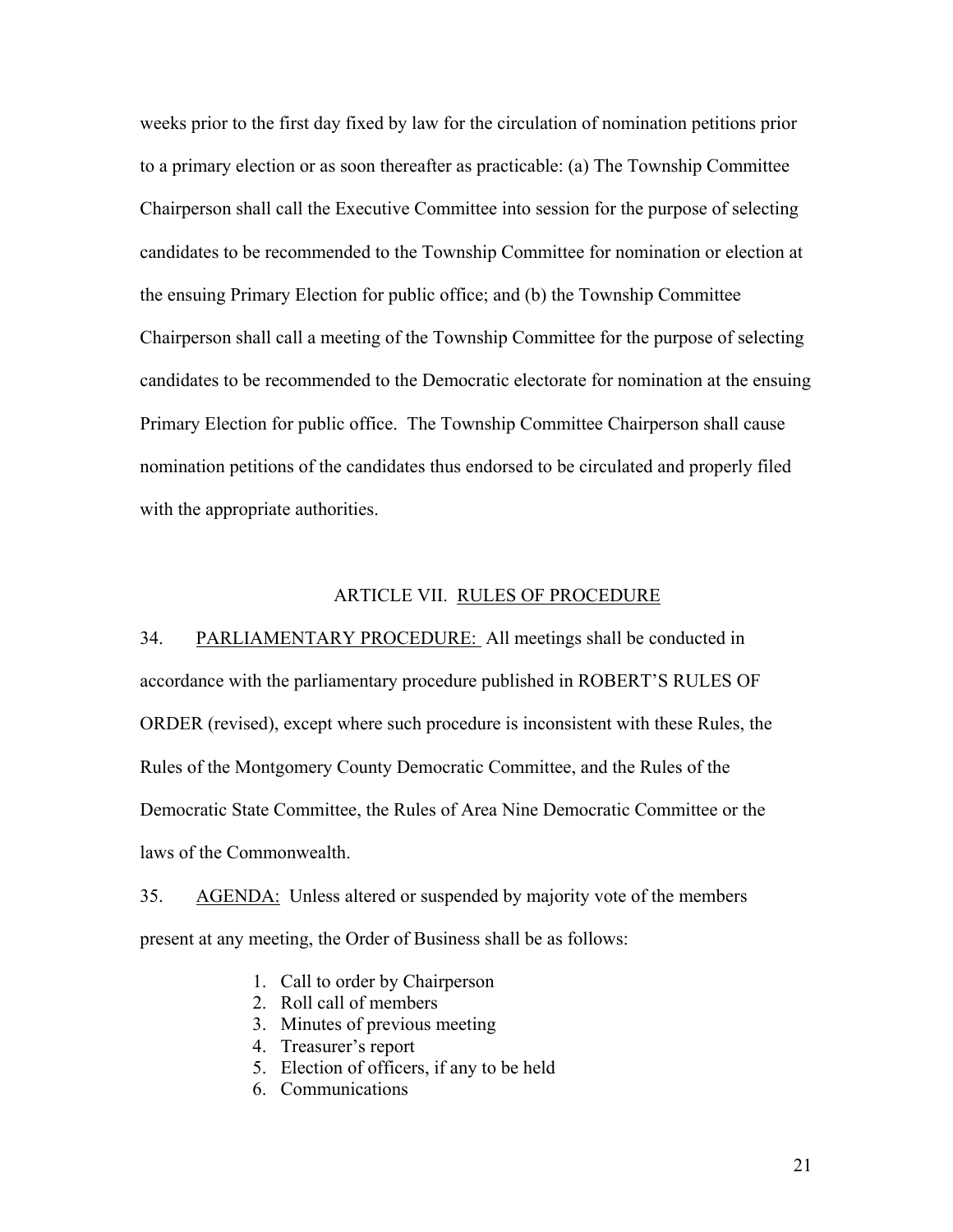- 7. Reports of committees
- 8. Old or unfinished business
- 9. New business
- 10. Adjournment

#### ARTICLE XIII. AMENDMENTS TO BY-LAWS

36. PROCEDURE: Subject to Democratic Party Rules of Area Nine of Montgomery County Committee, Montgomery County Committee and State Committee, these Rules may be amended at any meeting of the Township Committee by affirmative vote of a majority of the voting members present, provided that written notice of the proposed amendment(s) shall have been mailed or delivered to all members at least ten (10) days before the meeting at which such action is taken.

### ARTICLE IX. MISCELLANEOUS

#### 37. CONSTRUCTION AND SEVERABILITY: The provisions of these

Rules are severable and if any paragraph, section or clause of these Rules, or part thereof, is held not to conform to the Democratic Party Rules of Montgomery County, Area Nine of Montgomery County or the State Rules or not to be valid under the laws of the Commonwealth, such decisions shall not be construed to affect or invalidate any other provisions of these Rules or the Rules as a whole. It is hereby declared as the intent of these Rules that the same would have been adopted had such nonconforming or invalid provisions not been included therein. It is hereby further declared as the intent of the same that all provisions thereof be construed, insofar as it is possible, to conform to all other provisions in these same Rules, to the Democratic Party Rules of Montgomery